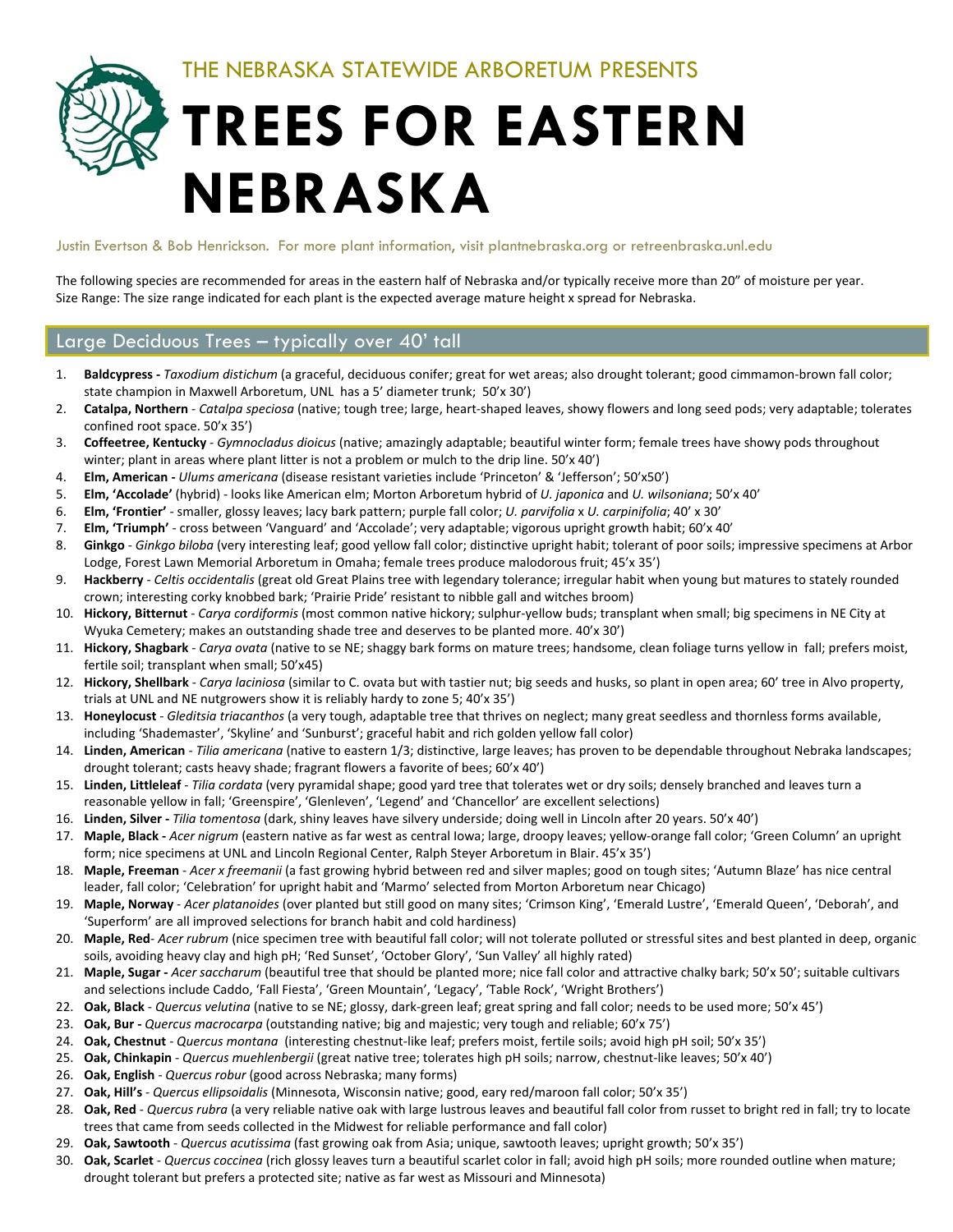- 31. **Oak, Shingle** ‐ *Quercus imbricaria* (KS, MO native; very distinctive narrow, smooth leaves that are held through winter; 45'x 35')
- 32. **Oak, Shumard** ‐ *Quercus shumardii* (rarely planted; drought tolerant; similar to red oak; good fall color; 45'x 40')
- 33. **Oak, White ‐** *Quercus alba* (native to Southeastern Nebraska; great majestic tree; good rich red to wine fall color; a durable long lived tree; somewhat slow growing but worth the wait)
- 34. **Osage Orange ‐** *Maclura pomifera* (new thornless, fruitless cultivars available including 'White Shield' and 'Wichita'; display vigorous growth with lustrous, dark green leaves; a very durable, extremely drought tolerant tree)
- 35. **Pecan** ‐ *Carya illinoinensis* (makes a nice yard tree; underutilized; seek northern seed sources; transplant when small; 50'x 50')
- 36. **Tulip Tree** ‐ *Liriodendron tulipifera* (tulip‐like, upturned, orange‐yellow flowers; distinctive tulip‐shaped leaves can turn butter yellow in fall; specimen trees in Oakland, Humphrey, Lincoln, Fremont, Omaha. 60'x 45')
- 37. **Walnut, Black** ‐ *Juglans nigra* (native; proven throughout Nebraska; tough and reliable; good lumber tree; 60'x 45')
- 38. **Zelkova ‐** *Zelkova serrata* (related to elm; attractive smooth bark; upright habit when young; glossy leaves; 40'x 30')

## Medium Deciduous Trees – typically 20 to 40' tall

- 39. **Alder, Black (common)** ‐ *Alnus glutinosa* (useful for wet soils and water's edge; attractive glossy leaves; cone‐like fruit; 30'x 20')
- 40. **Aspen, Bigtooth** ‐ *Populus grandidentata* (native to northern U.S.; attractive green/white bark; narrow habit; 35'x 25')
- 41. **Aspen, Quaking** ‐ *Populus tremuloides* (native selection Prairie Gold; attractive creamy bark & fluttering leaves turn golden‐yellow; main trunk short-lived with re-sprouting from roots; best planted in confined area with room to colonize; 30'x 15')
- 42. **Beech, European** ‐ *Fagus sylvatica* (smooth bark; nice habit; avoid windy sites; hardy purple leaf forms exist; several nice specimens in Lincoln and Blair; 35'x 25')
- 43. **Birch, Paper** *‐ Betula papyrifera* (native to Niobrara valley; bark exfoliates in papery strips to reveal orange‐brown inner bark; wet, well‐drained sandy or rocky loams in part, preferably afternoon, shade.)
- 44. **Birch, River** ‐ *Betula nigra* (a beautiful tree with exfoliating cinnamon brown bark; avoid high pH soils; 'Heritage' has lighter bark and 'Little King' is a nice dwarf form; native to wet areas as far west as Iowa; performs well on upland soils as well)
- 45. **Birch, Sweet** ‐ *Betula lenta* (eastern U.S. native; one of the best birches; beautiful yellow fall color; reddish‐brown bark)
- 46. **Black Gum** ‐ *Nyssa sylvatica* (doing well in Lincoln, Tekamah, Stanton; handsome, blemish‐free foliage turns red‐purple in fall; slow growing, but strong, horizontal branches; 30'x 25')
- 47. **Buckeye, Ohio** ‐ *Aesculus glabra* (native; very tough & adaptable; rounded form; interesting 'buckeye' fruit; 30'x 30')
- 48. **Buckeye, Yellow** ‐ *Aesculus flava* (overlooked shade tree with handsome, tropical‐looking foliage; smooth fruit capsule; adaptable, easy to grow; nice yellow‐orange fall color; 40'x 30')
- 49. **Cherry, Black** ‐ *Prunus serotina* (overlooked se NE native; eye‐catching when in flower, similar to chokecherry; fast growing, adaptable; handsome reddish bark; small cherries relished by song birds; State Champion near Barada, NE; 45'x 35')
- 50. **Chestnut, Chinese ‐** *Castanea mollissima* (similar to American Chestnut but smaller and more rounded; 35'x 30')
- 51. **Corktree, Amur** ‐ *Phellodendron amurense* (furrowed, corky bark; drought tolerant; low/broad branching; watch for invasiveness 30'x 30')
- 52. **Elm, David ('Discovery')** ‐ *Ulmus davidiana var. japonica* (very cold tolerant; rounded habit; glossy green; 45'x 45')
- 53. **Filbert, Turkish** ‐ *Corylus colurna* (also called Turkish tree hazel; pyramidal shape in youth, eventually rounded; scaly bark; handsome dark green foliage offers no fall color; interesting winter catkins; doing well in Lincoln, North Platte. 45'x 35')
- 54. **Goldenrain Tree** ‐ *Koelreuteria paniculata* ‐ beautiful in flower and fruit set; tough, adaptable tree; very drought tolerant.
- 55. **Horsechestnut ‐** *Aesculus hippocastanum* (sticky, shiny winter buds; beautiful creamy flowers; prone to leaf diseases; 35'x 30')
- 56. **Larch, Japanese/Common** ‐ *Larix kaempferi* or *L. decidua* (deciduous conifers; cold hardy; prefer moist soils; 60'x 40')
- 57. **Lilac, Japanese Tree** ‐ *Syringa reticulata* (nice ornamental with fragrant white flower clusters in late spring; cherry‐like bark)
- 58. **Magnolia, Cucumbertree** ‐ *Magnolia acuminata* (thick lustrous leaves; cucumber like fruit; 40'x 30'; the green‐yellow flowers are not showy, however the hybrid form 'Elizabeth' was selected for its very attractive yellow flowers)
- 59. **Maple, Miyabe** ‐ *Acer miyabei* (thick, glossy foliage turns yellow in fall; 'State Street' nice upright cultivar; 30'x 25')
- 60. **Maple, Paperbark** ‐ *Acer griseum* (small tree; cinnamon red exfoliating bark is great for the winter landscape; doing well in SE NE)
- 61. **Maple, Three‐flower** ‐ *Acer triflorum* (newer selection from Asia; papery bark; 3‐leaf maple with nice orange‐red fall color; very hard to find at the nursery due to propagation difficulties; worth looking for; nice trees in Bellevue, Lincoln; 20'x 15')
- 62. **Pagodatree, Japanese** ‐ *Sophora japonica* (uniformly round; attractive, late summer flowers in creamy panicles; 30'x 30')
- 63. Pear, Callery Pyrus calleryana (DO NOT PLANT THIS TREE it is overplanted and an invasive pest. Upright ornamental with showy white flowers in early spring; maroon‐red fall color; 30'x 25';
- 64. **Persimmon** ‐ *Diospyros virginiana* (native to e. G.P.; distinctive blocky bark; tasty fruit; prefers moist, fertile soil; 30'x 20')
- 65. **Sweetgum** ‐ *Liquidambar styraciflua* (star‐like leaves; interesting spiked seed balls; yellow‐purple fall color; doing well in southeast NE; 'Morraine' selected for upright habit, hardiness; 40'x 35')
- 66. **Willow, Black** ‐ *Salix nigra.* (native willows such as black willow are great for habitat and biodiversity; 50'x 50')
- 67. **Willow, Laurel** ‐ *Salix pentandra* (attractive, glossy foliage; fast growth; needs consistent moisture; short lived; 35'x 30')
- 68. **Yellowwood ‐** *Cladrastis kentukea* (unique creamy‐white, panicled flowers; attractive smooth bark; 35'x 35')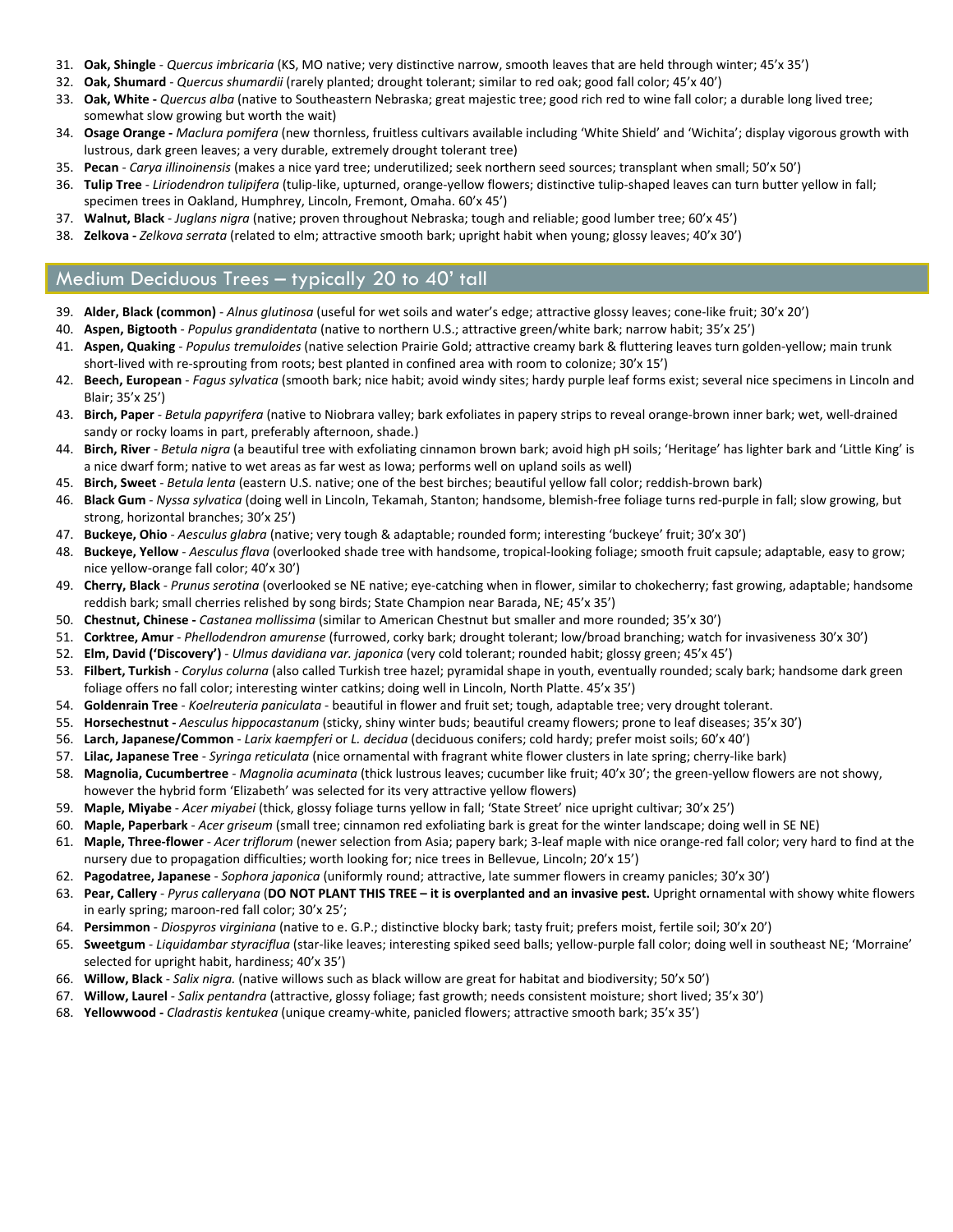## Small Deciduous Trees - typically under 20' tall

- 69. **Birch, Rocky Mountain ‐** *Betula occidentalis* (native to Sioux CO; attractive cherry‐like bark; often multistemmed; tough and adabtable, but prefers part shade and even moisture)
- 70. **Buckeye, Red** ‐ *Aesculus pavia* (large shrub or small tree; attractive red flowers; glossy foliage; 15'x 12')
- 71. **Chokecherry** ‐ *Prunus virginiana* (tough reliable native; suckers to form thickets; easily kept confined with mowing; 'Canada Red' and 'Shubert' are purple‐leaf forms of this)
- 72. **Crabapple** ‐ *Malus* spp. (dozens of cultivars available; consider disease resistant cultivars with persistent fruit‐ 'Adams', 'Cardinal', 'Prairiefire', 'Don Wyman', 'Harvest Gold', 'Red Jewel', 'Pink Spires' are all highly rated)
- 73. **Devil's Walking Stick –** *Aralia spinosa (*tough, adaptable tree native to eastern U.S.; attractive, compound foliage; often suckers from base to form a multi‐stemmed small tree)
- 74. **Dogwood, Corneliancherry** ‐ *Cornus mas* (tough, reliable; large shrub or small tree; early yellow flowers; red fruit; 15'x 15')
- 75. **Dogwood, Gray** ‐ *Cornus racemosa* (native; large shrub or small tree; good dusty‐red fall color; multi‐stem habit; 15'x 10')
- 76. **Dogwood, Pagoda** ‐ *Cornus alternifolia* (beautiful, horizontally layered small tree or large shrub; short‐lived; 15'x 15')
- 77. **Euonymus, Winterberry** ‐ *Euonymus bungeanus* (very attractive with red fall fruits; tough and adaptable; look for 'Prairie Radiance' newer selection out of NDSU and Dale Herman; 20'x 20')
- 78. **Evodia, Korean** ‐ *Evodia daniellii* ‐seldom seen; nice elderberry like fruit; great bark; seen at Arbor Lodge.
- 79. **Fringetree** ‐ *Chionanthus virginicus* (large shrub or small tree; wispy, fragrant flowers; attractive blue fruit; 15'x 15')
- 80. **Fringetree, Chinese –** *Chionanthus retosus* ( fragrant white flowers in May/June; good fall color; showy fruit attracts birds; 15')
- 81. **Hawthorn, Cockspur** ‐ *Crataegus crusgalli* (nice white flowers; glossy green leaves; abundant red fruit; 15'x 15'; variety *inermis* is a nice thornless form; Lavalle Hawthorn (*Crataegus lavallei*) is a striking hybrid that grows 15'x 10')
- 82. **Hawthorn, Downy** ‐ *Crataegus mollis* (native to northern and western GP; downy leaves in spring; low, spreading habit; 15'x 15')
- 83. **Hawthorn, Washington** ‐ *Crataegus phaenopyrum* (**E**; attractive foliage, flower and fruit; tough; relatively disease free; 20'x 20')
- 84. **Hophornbeam, American‐** *Ostrya virginiana* (SE NE north along Missouri and Niobrara River area; native understory tree; shaggy bark; yellow fall color; hop like fruit; slow growth develops strong wood; very resistant to ice storms; 20'x 15')
- 85. **Hornbeam, American** ‐ *Carpinus caroliniana* (nice sinewy‐smooth steel gray bark; low spreading habit; 20'x 20')
- 86. **Lilac, Pekin** ‐ *Syringa pekinensis* (creamy white flowers; attractive, flaky bark; similar to Jap. tree lilac; 20‐30' trees in Blair Arboretum, North Platte Research Station; 'Copper Curls' new selection from NDSU; 20'x 15')
- 87. **Maackia, Amur** ‐ *Maackia amurensis* (seldom seen legume; worth a closer look; attractive summer flowers; 25'x 20')
- 88. Magnolia, Magnolia spp. (Loebner Magnolia (Magnolia × loebneri) with very fragrant, early white flowers 'Merrill' and 'Leonard Messel' are common cultivars that can grow 15‐20'x 15‐20')
- 89. **Maple, Hedge** ‐ *Acer campestre* (yellow fall color; drought tolerant; grown as a hedge in Europe; doing well in Lincoln, Blair; 30'x 25')
- 90. **Maple, Shantung** ‐ *Acer truncatum* (China native with glossy, star‐shaped leaves; rounded form; proving to be tough/reliable; nice trees in Wayne, Lincoln, Omaha, young tree in Scottsbluff; 15'x 15')
- 91. **Oak, Dwarf Chinkapin** ‐ *Quercus prinoides* (se NE native; variable habit but usually shrubby; prolific acorn producer; sulfur yellow catkins in early spring; best in full sun; gets mildew in shade; this oak loves the heat and sun; 15‐20'x 10‐15')
- 92. **Pawpaw‐** *Asimina triloba* (SE NE native understory tree; large, tropical foliage turns yellow in fall; edible fruit; suckers from roots to form colony; plant and confine in groups; nice trees in Omaha, Lincoln, Falls City, Louisville; 20' x 15')
- 93. **Plum, American** ‐ *Prunus americana* (shrubby but can be grown as a small tree; tough and adaptable; edible fruit; 15' x 12')
- 94. **Redbud ‐** *Cercis canadensis* (native; attractive purple flowers in early spring; select from hardy seed source; 20'x 15')
- 95. **Sassafras** ‐ *Sassafras albidum* (interesting mitten like leaves with orange fall color; spicy‐aromatic branches; 30'x 20')
- 96. **Serviceberry (Juneberry)** ‐ *Amelanchier spp.* (serviceberries are multi‐season plants with early‐spring white flowers, glossy leaves, tasty fruit and nice fall color; many cultivars available including 'Autumn Brilliance', 'Cole's Select', 'Snowcloud'; tree‐form serviceberries prefer some protection or part shade; wide size range from 10‐20'x 10‐20')
- 97. **Seven‐Son Flower** Heptacodium miconoides (gangly in youth; develops into an attractive small tree; small white flowers in August followed by rose calyx that persist into fall; handsome, exfoliating bark)
- 98. **Smoketree, American ‐** *Cotinus obovatus* (blue‐green leaves; yellow‐orange fall color; plumy, smoke‐like flowers; 20'x 15')

## Evergreen Trees

- 99. **Douglasfir, Rocky Mnt** ‐ *Pseudotsuga menziesii var glauca* (soft blue‐green needles; distinctive cones; graceful habit; avoid open, windswept sites; this subspecies is recommended for the Great Plains; 50'x 30')
- 100. **Fir, Canaan** ‐ *Abies balsamea* var. *phanerolepis* (common Christmas tree; nice specimens in eastern 1/3 of NE; 45'x 20')
- 101. **Fir, Concolor** ‐ *Abies concolor* (attractive blue‐green, long, upswept needles; most reliable fir for Nebraska; 50'x 25')
- 102. **Fir, Korean** ‐ *Abies koreana* (**E**; beautiful blue cones; very graceful; needs to be tested more; 50'x 25')
- 103. **Hemlock, Eastern** ‐ *Tsuga Canadensis* (refined evergreen for protected spots; tolerates up to ½‐ 2/3 shade; 25'x 15')
- 104. **Pine, Bosnian** ‐ *Pinus heldreichii* var. *leucodermis* (☼; short needles, tufted branch tips; dark green;; 45'x 30')
- 105. **Pine, Eastern White** ‐ *Pinus strobus* (tolerates wetter conditions than most pines; nice soft needles)
- 106. **Pine, Japanese White** ‐ *Pinus parviflora* (graceful open natural habit; attractive large cones; 30'x 20')
- 107. **Pine, Korean ‐** *Pinus koraiensis* (edible nut; soft, attractive needles in groups of five; looks promising; growing well in Lincoln, York and Pierce; needs to be planted more to determine wider use. 40'x 30')
- 108. **Pine, Lacebark** ‐ *Pinus bungeana* (slow growing but graceful; beautiful mottled bark; tends to grow multi‐stem habit; more open habit; unfortunately is prone to pine wilt disease; 45'x 20')
- 109. **Pine, Limber** ‐ *Pinus flexilis* (native; slow growing; soft needles; very flexible branches; plant on well‐drained soils; 50'x 30')
- 110. **Pine, Ponderosa** ‐ *Pinus ponderosa* (native; best on well‐drained soils; attractive cinnamon‐brown‐black bark; 65'x 30')